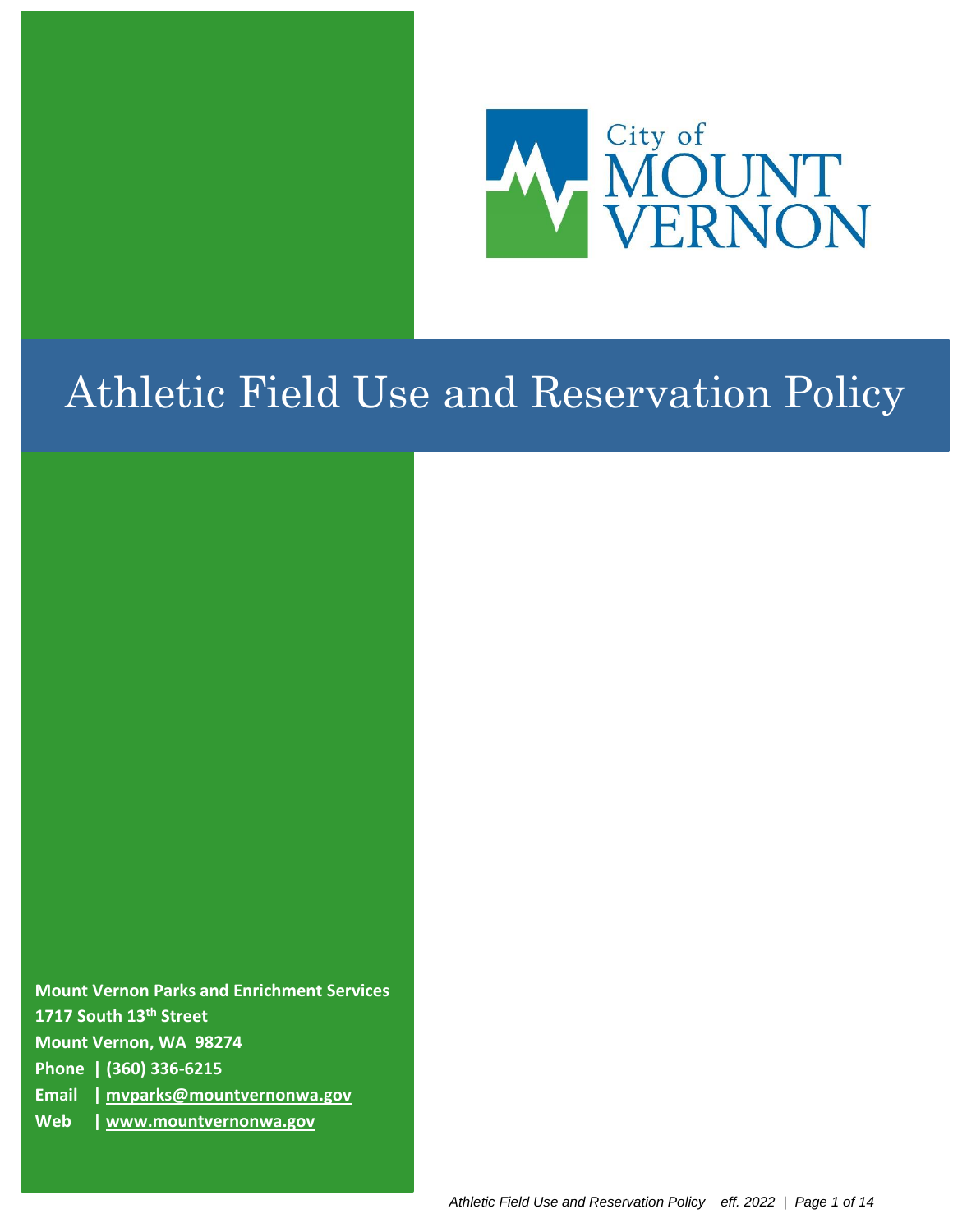# City of Mount Vernon Parks & Enrichment Services Department **ATHLETIC FIELD USE AND RESERVATION POLICY**

# **1. INTRODUCTION**

- **1.1.** Mount Vernon Parks and Enrichment Services provides to the public, access to quality facilities and services designed to meet a wide range of community recreation interests beyond organized athletic use.
	- 1.1.1.Organized athletic use refers to all athletic field use that is arranged, monitored, and/or run by an organization or its representatives for purposes of athletic fitness, conditioning, training, practice, or competition. Try-out based programs, or "select" teams are considered Organized.
	- 1.1.2.Recreational use refers to all programming which is open to all interested participants, is not try-out based, and is focused on fitness, health, and fun.
	- 1.1.3. Authorized Agent refers to the primary contact for an applicant wishing to reserve a City facility. The Authorized Agent will conduct business with the City of Mount Vernon on behalf of the applicant during the field use relationship. The Authorized Agent shall be the single point of contact for all communications with City staff.

In order to effectively and efficiently schedule these community assets to the greatest extent possible, while balancing competing uses and ensuring their long-term sustainability, outdoor athletic use and reservation policies are necessary.

- **1.2.** The Mount Vernon Parks and Trails Code (MVMC 12.32) shall govern all use of City owned parks.
- **1.3.** Parks and Enrichment Services Department facilitates the scheduling of all City-owned athletic facilities with the following goals in mind:
	- Maximize the use of all park venues, while preserving park assets.
	- Ensure all user groups are given a chance to use parks and city athletic fields.
	- Administer a system of prioritization for field allocation that is rational and transparent.
	- Collect fees to help offset the cost of maintaining and scheduling city parks and athletic fields.
	- Protect the rights of neighbors of city parks and athletic fields.
- **1.4.** Field Use Permit and/or Special Event Permit required if:

(Examples may cause need for a Field Use Permit, a Special Event Permit, or both)

- Use of an athletic field is by a league or organization, company or school, or is an organized social use (birthdays, parties, picnics, etc.), or is a community event or Special Event.
- Specific reserved time is desired.
- Services from the City are requested.
- Gathering is large enough, either in attendance or in size (a group of approximately 20-25 people most often triggers the need for a Field Use Permit and/or when one person or more want to consume a field for a unique activity or purpose).
- Hired services, such as entertainment, catering, live/band, music, etc. is an element of the use.
- Gathering includes high risk activities.
- Gathering is for a business purpose, involves sales, advertising, or admissions.
- Use requires permission to exceed park hours, noise levels, etc.
- Gathering is beyond the scope of intended use of a facility.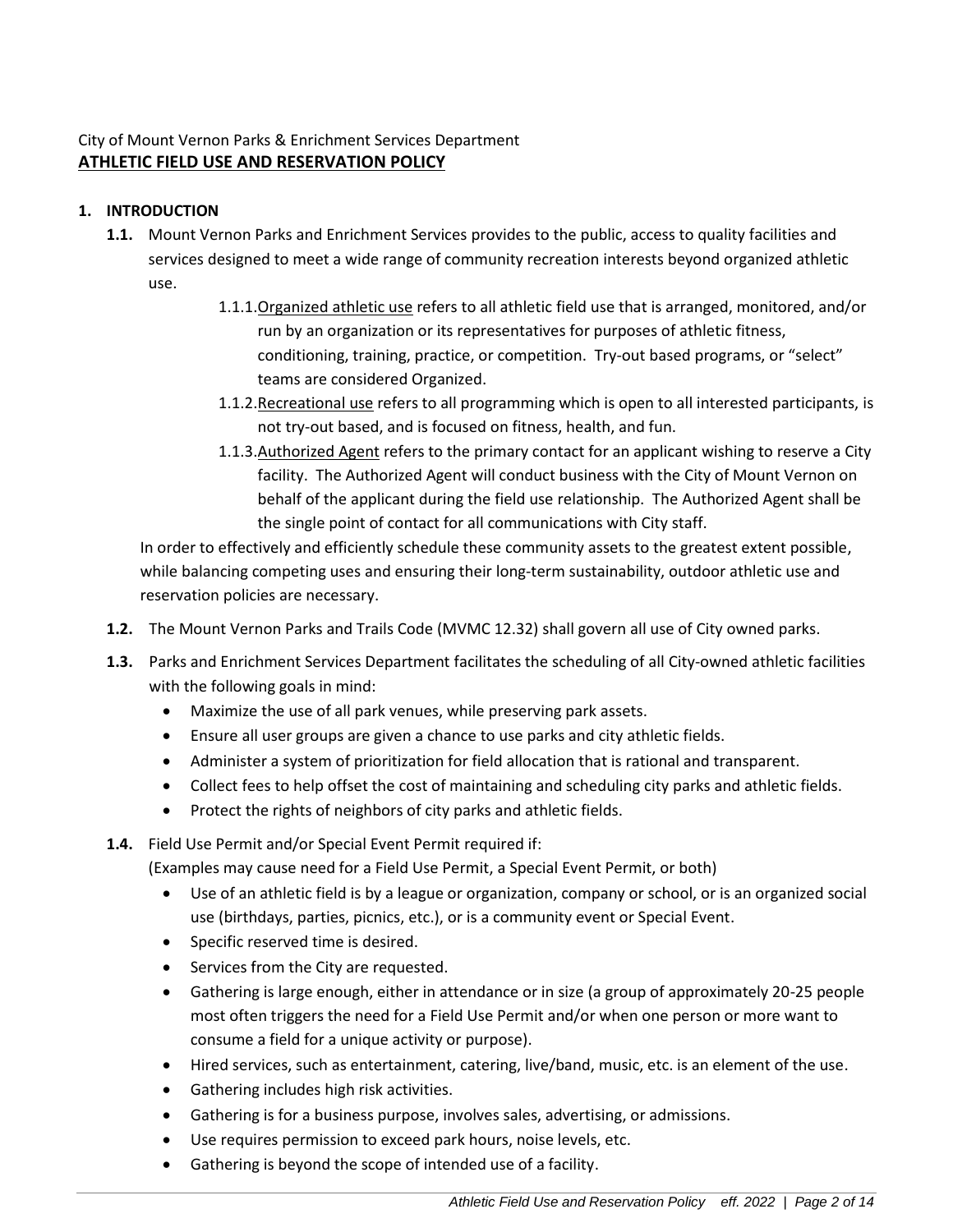# **2. GENERAL RULES/SCHEDULING**

# **2.1. Availability**

- Athletic fields are closed mid-November through mid-February for rest and renovation.
- Hours of use for athletic fields are based on park operation hours and may vary based on specific season or event, or field/facility.
- A minimum two-hour time period is required for reservation per field except where otherwise noted.
- Reservations on City Holidays are contingent upon staff availability, if required.

# **2.2. Allocations and Scheduling**

- Fields are initially allocated during the **Biannual Field Allocation Process.** Requests for additional use of fields after the field allocation period will be addressed on a first-come, first-served basis.
- Only an Authorized Agent listed on the organization's Athletic Field Reservation Application will be allowed to reserve fields for their affiliated organization.
- The Authorized Agent is responsible for requesting fields/facilities appropriate for the age, size, and type of activity or program. Activities/Programs which are too large (in dimension or in capacity) for a field/facility are a safety concern. Improper use of facility may result in complete cancellation of an activity/program.
- Fields shall be assigned based on the **Field Allocation Priority Classification** and the **In-Season Priority Schedule**, (explained in Section 3). If a conflict arises between two or more user groups who fall equally within the same classification, the city will work with the user groups to attempt first to resolve the conflict. If no resolution is gained, city staff will independently resolve the scheduling conflict.
- Multiday tournaments that require the use of an entire athletic facility will be given priority. The longer the tournament, and the more field space needed, the higher the priority. The Athletic Field Reservation Application must still be submitted in order to reserve date(s).
- All single/incidental use, first-come, first-served field reservations, and all field prep requests must be submitted, and paid for, at least one-week prior to the requested date(s). If any additional services are needed, they will be handled on a case-by-case basis.
- Submittal of an application does not guarantee approval of reservation request(s); not all requests can be approved.
- The City reserves the right to cancel any activity as deemed necessary for the safety of all participants and the best interest of the park and athletic facility.

# **2.3. Field Use Permits**

- Requested hours of use must include all setup/cleanup and pre/post game times. Field users may not access field prior to the start time specified in their Field Use Permit, and the field must be vacated at the time specified in the Field Use Permit.
- The Field Use Permit includes all approved dates and times. It is the responsibility of the Authorized Agent to check each permit carefully prior to scheduling activities.
- Reservations may not be transferred, assigned, or sublet.
- Field users must have a copy of their City approved Field use Permit on hand during each use and must be prepared to present it to City staff upon request; electronic versions are acceptable.
- The City reserves the right to add conditions or modifications to the Field Use Permit.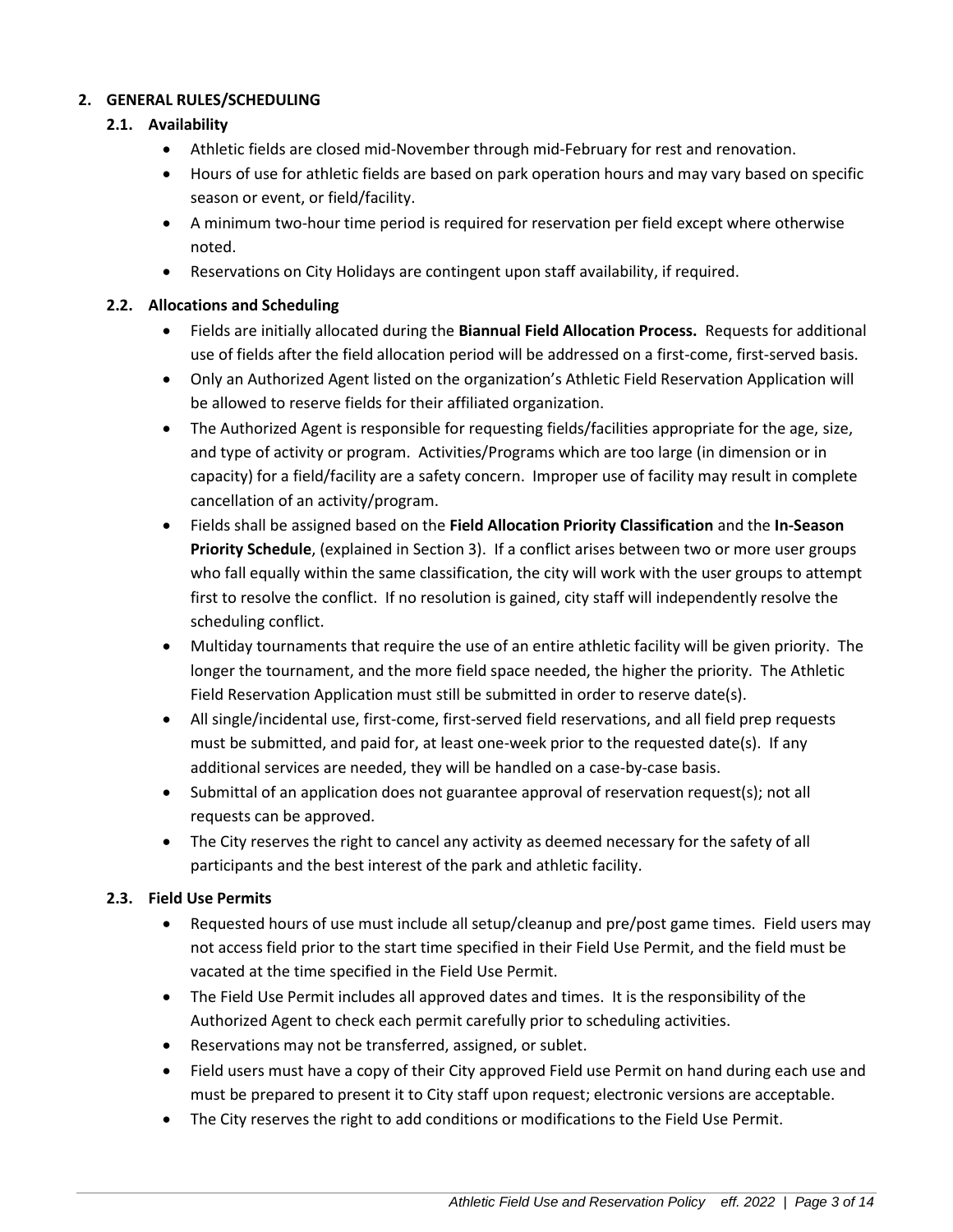• Permission for activities beyond the scope of intended field use (practices or games) must follow the City of Mount Vernon Special Event Permit guidelines.

# **2.4. Field Allocation Priority Classification**

- Leagues and Single/Incidental Use *Organized and recreational use is defined in the introduction in Section 1 of this document*
	- A. Mount Vernon Parks & Enrichment Services Department Programs
	- B. Mount Vernon Youth Recreational Programs
	- C. Tryout Based Youth Programs Established in Mount Vernon and Skagit County
	- D. Recreation and Tryout Based Youth Programs Established in the Greater NW Region
	- E. Adult Recreational Leagues
	- F. Commercial Organized Groups
	- G. Out of Season Sports, or Non-Sports Based Special Events
- Tournaments and Events
	- A. City sponsored or co-sponsored tournaments and events
	- B. 3-5 day Tournament requiring use of entire athletic facility
	- C. 3-5 day Tournament requiring partial use of an athletic facility
	- D. 1-2 day Tournament requiring use of entire athletic facility
	- E. 1-2 day Tournament requiring partial use of an athletic facility
- Definition of Classifications
	- A. "Non-Profit" shall be defined as an organization that has obtained a non-profit status and is registered as a non-profit business or corporation with the State of Washington and has maintained good standing with the State of Washington.
	- B. "Recreation" shall be defined as programming, which is open to all interested participants, not try-out based and is focused on fitness, health, and fun.
	- C. "Tryout Based" shall be defined as programming which is try-out based and does not have open participation of all ability levels.
	- D. "Commercial" shall be defined as any activity conducted in or on a City facility where monies are collected for the specific purpose of financially benefitting an individual, business, or organization (non-profit organizations excluded).
- Allocation Criteria
	- A. *Safety:* Adjacent and/or split fields will require specific activity safety review.
	- B. *User Standings:* Field requests must be submitted in accordance with Biannual Field Allocation Process. Account balances must be paid on time and in full. Field Permit conditions must be consistently met.
	- C. *Non-competing:* Activity must not, either by design or in fact, compete with activities, programs, or events sponsored or co-sponsored by the City of Mount Vernon.

# **2.5. Field Limits and Closures**

- The City of Mount Vernon reserves the right to limit the amount of play permitted on athletic fields. Weather and project needs may cause opening and closing of fields to fluctuate.
- The City of Mount Vernon reserves the right to suspend field availability at any time during periods of inclement weather and for necessary field maintenance or improvement projects.
- City of Mount Vernon reserves the right to close or limit availability at any time due to safety concerns or risk of damage to fields and/or facilities.

# **2.6. In-Season Priority Schedule**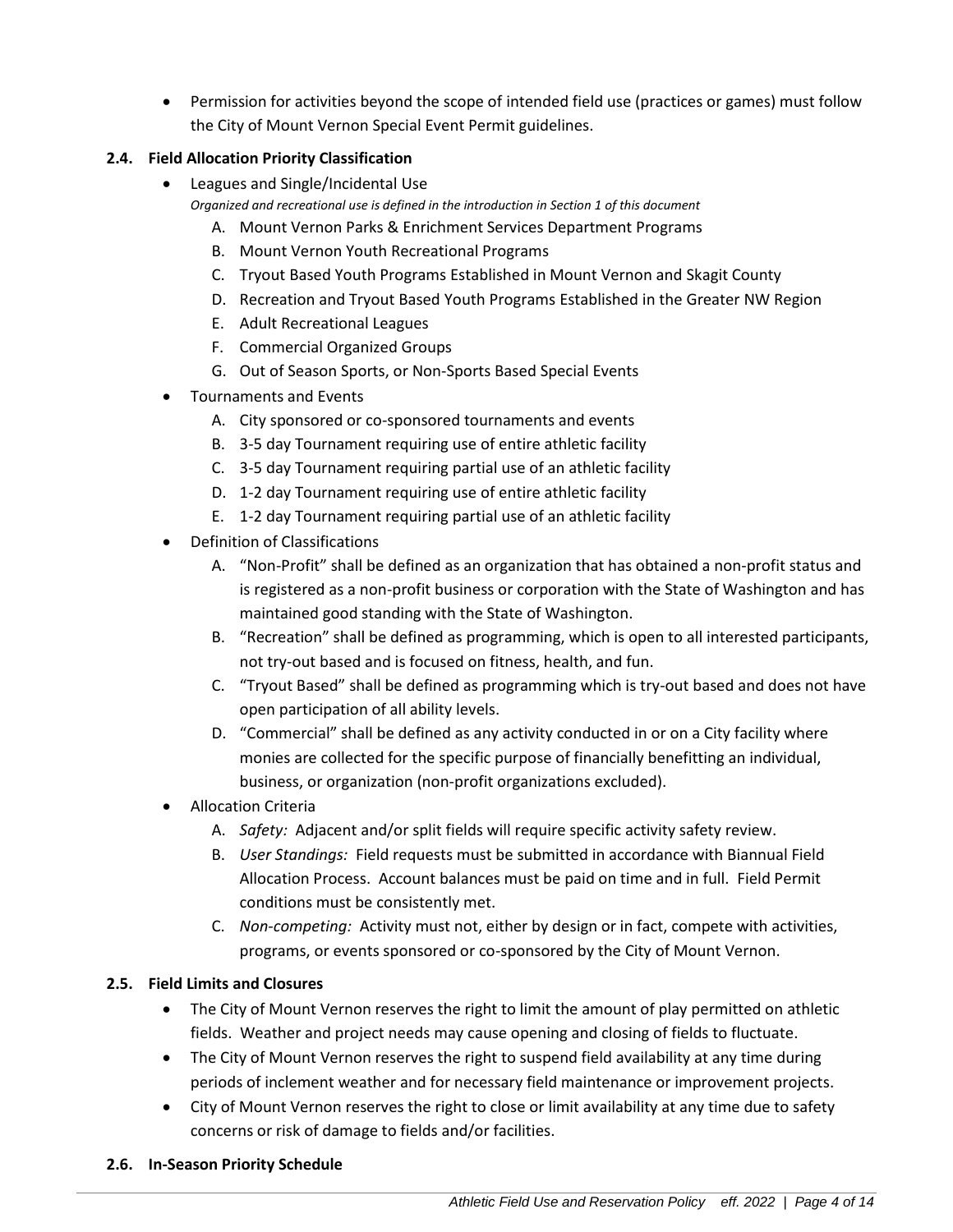• Scheduling priority shall be assigned to sports during their traditional, in-season time frames.

| <b>Usage</b> | March - June                               | July - mid-November                        |
|--------------|--------------------------------------------|--------------------------------------------|
| Primary      | Baseball/Softball; Ultimate Disc; Lacrosse | Soccer: Football                           |
| Secondary    | Soccer: Football: Rugby                    | Baseball/Softball; Ultimate Disc; Lacrosse |

## **2.7. Performance History**

Authorized Agent is responsible for ensuring their affiliated organization is in compliance with all established rules and policies regarding field use, field conditions after use, unruly behavior of participants and guests, overdue or outstanding payments, and all other permit conditions. The City of Mount Vernon reserves the right to limit or revoke field use based upon an Organization's performance history.

#### **2.8. Insurance**

Authorized Agent is responsible for providing to Mount Vernon Parks and Enrichment Services Department, a certificate of insurance showing proper coverage throughout the duration of permitted field use. The insurance coverage must provide protection from claims arising from injuries or damage to other people or property. The following items are required on the insurance documents:

- Insured's name is the same as the Organizer listed on the Athletic Field Use Application
- Minimum of \$1,000,000 General Liability Insurance and \$2,000,000 General Aggregate
- Name the City of Mount Vernon as "Additional Insured" by Endorsement with coverage at least as broad as ISO Endorsement Form CG 20 26.
- Copy of Endorsement must be provided with the Certificate of Insurance
- Minimum of \$1,000,000 Participant Liability Insurance
- Certificate Holder must be listed as: **City of Mount Vernon**

# **910 Cleveland Avenue**

# **Mount Vernon, WA 98273**

*Field users storing equipment on city property during their scheduled field use are strongly encouraged to include a provision for Property Insurance within their insurance coverage.* 

# **3. ANNUAL FIELD ALLOCATION PROCESS**

Twice a year the City of Mount Vernon initiates the Biannual Field Allocation Process for field user groups interested in requesting field use for the upcoming season. All complete Athletic Field Reservation Applications must be submitted by the applicable deadline listed below. *Incomplete applications will not be accepted.* In the event a complete application is submitted after the formal application deadline, the application may still be accepted but will be considered only AFTER allocations are complete.

- Athletic Field Reservation Applications can be obtained at:
	- o City of Mount Vernon website: [www.mountvernonwa.gov](http://www.mountvernonwa.gov/)
	- $\circ$  Parks & Enrichment Services Department: 1717 South 13<sup>th</sup> Street, Mount Vernon
	- o Email to: [mvparks@mountvernonwa.gov](mailto:mvparks@mountvernonwa.gov)

#### **3.1. Timeline**

- League, Camps/Clinics, and Single/Incidental Use Application Deadlines:
	- Field request for March-June Application deadline:  $3<sup>rd</sup>$  Friday of January
		- o Roundtable allocation meeting last week in January
		- o Allocation schedules announced by 2<sup>nd</sup> Friday of February
	- Field request for July-November Application deadline: 2<sup>nd</sup> Friday of May
		- o Roundtable allocation meeting last week of May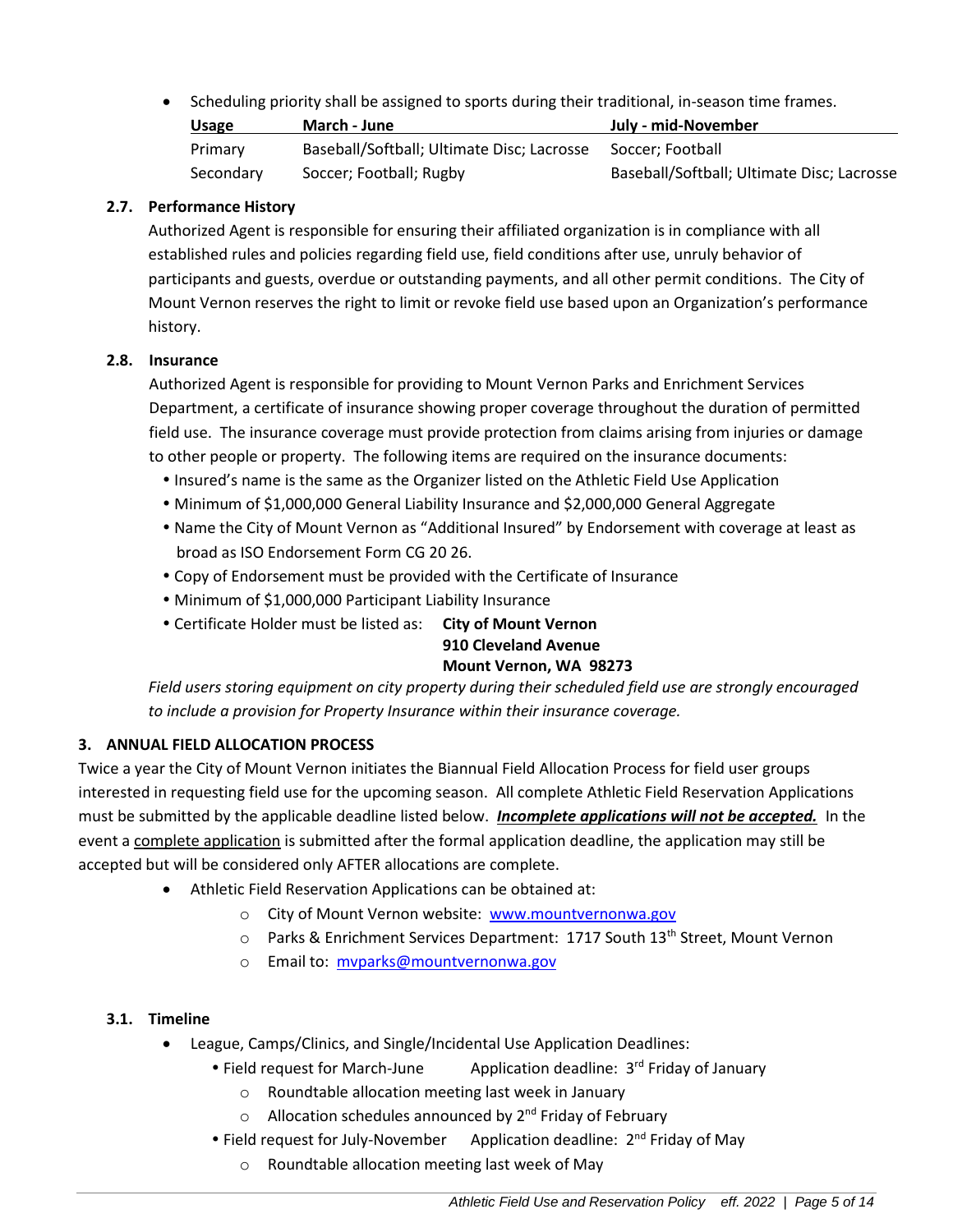- o Allocation schedules announced by 2<sup>nd</sup> Friday of June
- Tournament and Event Application Deadline:
	- A. Tournaments and events may be scheduled up to 1 year (12 months) in advance of the date based on the following priority schedule:
	- B.  $1<sup>st</sup>$  Priority Any City sponsored or co-sponsored tournament or event
	- C. 2<sup>nd</sup> Priority Multiday tournaments utilizing entire athletic facility
	- D. 3<sup>rd</sup> Priority Multiday tournaments utilizing a portion of an athletic facility
	- E.  $4<sup>th</sup>$  Priority Events outside the scope of the primary designated field use

#### **3.2. Denial of Request or Cancellation of Permit**

- The City reserves the right to deny a request or cancel a permit due to safety issues or hazardous field conditions. The City reserves the right to deny a request to accommodate a City-sponsored or co-sponsored tournament or event.
- Due to space limitations regarding parking and spectator capacity, some uses may not be reserved simultaneously.
- A reservation request may be denied, or a permit cancelled on the grounds that the Organization has previously had a Facility Use Permit revoked by the City of Mount Vernon or another jurisdiction for violation of permit conditions or failure to fulfill any use requirement by the established deadline including, but not limited to, the payment of applicable fees.
- A Field Use Permit may be cancelled as a result of improper use of facility.
- A Field Use Permit may be cancelled for failure to adhere to policies outlined in the City's Athletic Field Use and Reservation Policy, as presented herein, or as contained in the Mount Vernon Municipal Code (MVMC).

#### **3.3. Application Requirements**

*Incomplete Athletic Field Reservation Applications will not be accepted.* Complete Athletic Field Reservation Applications **must** include the following:

- A. All requested dates and times, including accurate start and end times and total hours requested.
- B. Specific field request, including but not limited to; base path and pitching mound needs
- C. All special requests that will be needed throughout the entirety of field requests including, but not limited to; field lines, concession stand use, scoreboards, etc.
- D. Signed Athletic Field Reservation Application which includes statements regarding compliance with Gender Equity Act, Title IV, and Lystedt Law, when appropriate.
- E. Certificate of Insurance **and** Additional Insured Endorsement must be received at least 14-days prior to start of field use. Please note: these are 2 separate documents, the Certificate of Insurance AND the Additional Insured Endorsement. Both documents MUST be submitted in order to meet the insurance document requirements.

#### **4. FIELD USER FEES**

**4.1. Field Use Fees**

**4.1.1. Leagues, Camps and Clinics, Single or Incidental Use**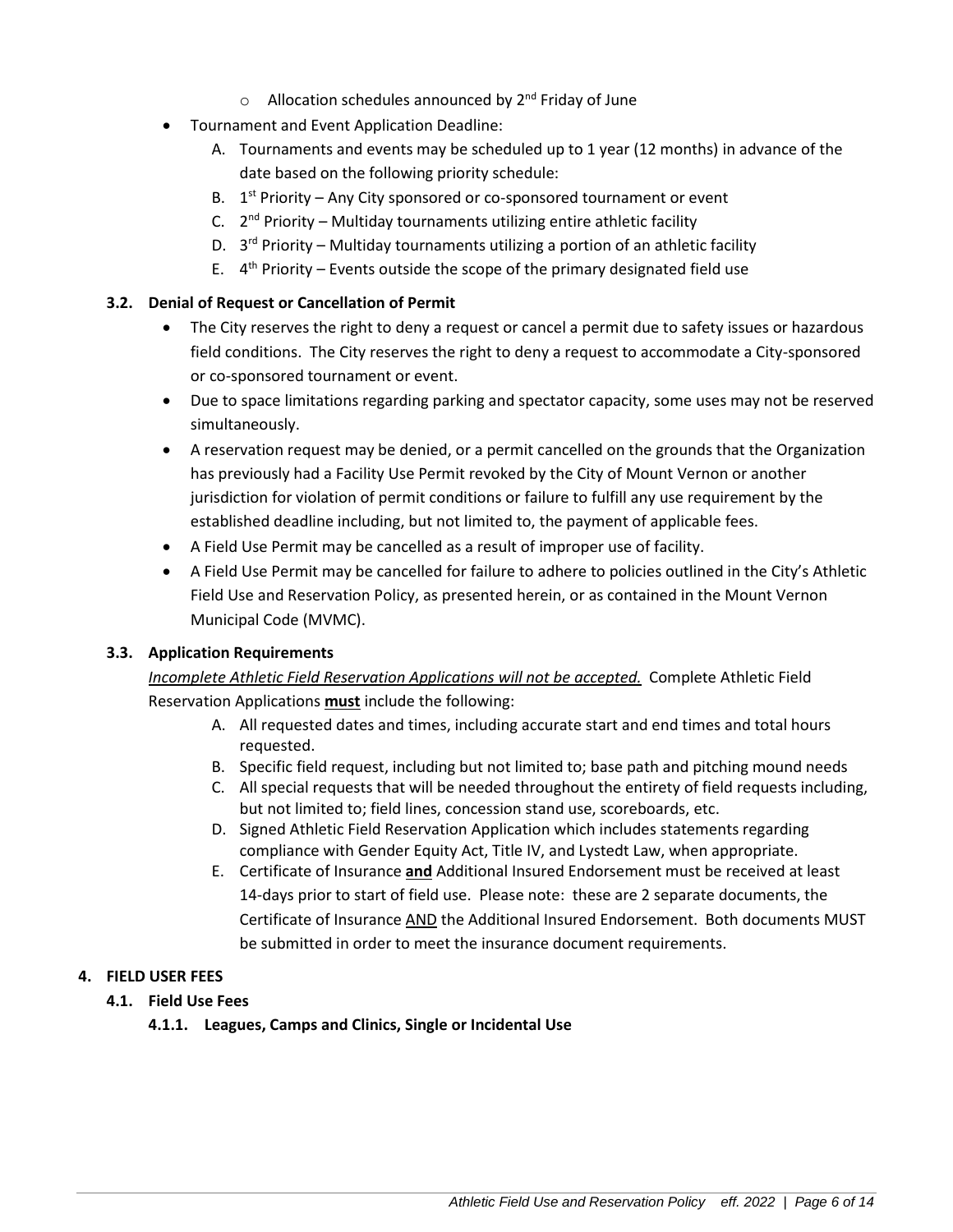|                                                                |                            |  |                                                      |                                                                 | <b>FIELD RENTAL FEES</b> |     |                   |                       |  |  |  |
|----------------------------------------------------------------|----------------------------|--|------------------------------------------------------|-----------------------------------------------------------------|--------------------------|-----|-------------------|-----------------------|--|--|--|
|                                                                |                            |  | Practice/Games, Camps/Clinics, Single/Incidental Use |                                                                 |                          |     |                   |                       |  |  |  |
| <b>Baseball/Softball</b>                                       | Youth                      |  | <b>MV &amp; Regional</b>                             |                                                                 | <b>Adult</b>             |     | Commercial        | <b>Comments</b>       |  |  |  |
| (per field)                                                    | <b>Recreation</b>          |  | <b>Select</b>                                        |                                                                 | League                   |     | Use               |                       |  |  |  |
| <b>Bakerview, Kiwanis, Hillcrest</b>                           |                            |  |                                                      |                                                                 |                          |     |                   |                       |  |  |  |
| Practice                                                       |                            |  |                                                      |                                                                 |                          |     |                   | Minimum 2-hour Rental |  |  |  |
| (Bakeriview & Kiwanis, Hillcrest<br>for T-Ball only)           | \$0 p/hour                 |  | \$5 p/hour                                           |                                                                 | $$10$ p/hour             | N/A |                   | (1-hour T-Ball)       |  |  |  |
| <b>Games/Events</b>                                            |                            |  |                                                      |                                                                 |                          |     |                   | Minimum 2-hour Rental |  |  |  |
| (Bakerview & Kiwanis)                                          | \$6 p/hour                 |  | \$8 p/hour                                           |                                                                 | $$20$ p/hour             |     | $$25$ p/hour      | (1-hour T-Ball)       |  |  |  |
|                                                                |                            |  |                                                      |                                                                 |                          |     |                   |                       |  |  |  |
| <b>Grass Fields</b><br><b>Bakerview* &amp; Hillcrest Parks</b> | Youth<br><b>Recreation</b> |  | <b>MV &amp; Regional</b><br><b>Select</b>            |                                                                 | <b>Adult</b><br>League   |     | Commercial<br>Use | <b>Comments</b>       |  |  |  |
| (per field)                                                    |                            |  |                                                      |                                                                 |                          |     |                   |                       |  |  |  |
| Practice:                                                      | \$0 p/hour                 |  |                                                      |                                                                 | $$14$ p/hour             | N/A |                   | Minimum 2-hour Rental |  |  |  |
| Up to 80yds x 125yds                                           |                            |  | \$5 p/hour                                           |                                                                 |                          |     |                   |                       |  |  |  |
| Games/Events:                                                  |                            |  |                                                      |                                                                 |                          |     |                   |                       |  |  |  |
| <b>Micro Field</b><br>Up to 30yds x 45yds                      | \$4 p/hour                 |  | \$7 p/hour                                           |                                                                 | N/A                      |     | N/A               | Minimum 1-hour Rental |  |  |  |
| <b>1 Standard Field</b><br>Up to 80yds x 125yds                | $$12$ p/hour               |  | $$15$ p/hour                                         |                                                                 | $$28$ p/hour             |     | \$35 p/hour       | Minimum 2-hour Rental |  |  |  |
| *Up to 3 full size soccer fields available at Bakerview Park   |                            |  |                                                      |                                                                 |                          |     |                   |                       |  |  |  |
|                                                                |                            |  |                                                      |                                                                 |                          |     |                   |                       |  |  |  |
|                                                                |                            |  |                                                      |                                                                 | <b>CANCELLATION FEES</b> |     |                   |                       |  |  |  |
| Cancellations made by City staff: Full Refund                  |                            |  |                                                      | Cancellations 14 or more days prior to field rental: 50% Refund |                          |     |                   |                       |  |  |  |
| No Show: No Refund                                             |                            |  |                                                      | Cancellations 13 or less days prior to field rental: No Refund  |                          |     |                   |                       |  |  |  |

## **4.1.2. Tournaments and Events**

| <b>FIELD RENTAL FEES</b>                                            |       |                            |                          |                          |               |                                                                                                                                                 |                                   |             |                                   |  |                        |
|---------------------------------------------------------------------|-------|----------------------------|--------------------------|--------------------------|---------------|-------------------------------------------------------------------------------------------------------------------------------------------------|-----------------------------------|-------------|-----------------------------------|--|------------------------|
|                                                                     |       |                            |                          |                          |               | <b>Tournaments</b>                                                                                                                              |                                   |             |                                   |  |                        |
| <b>Baseball/Softball</b>                                            | Youth |                            | <b>MV &amp; Regional</b> |                          | Adult League/ |                                                                                                                                                 | <b>Comments</b>                   |             |                                   |  |                        |
| (per field)                                                         |       | <b>Recreation</b>          |                          | <b>Select</b>            |               | <b>Commercial Use</b>                                                                                                                           |                                   |             | (Max 4 games per field/per day)   |  |                        |
| <b>Hillcrest Park</b>                                               |       | $$25$ p/day<br>$$40$ p/day |                          |                          | N/A           |                                                                                                                                                 | N/A                               |             |                                   |  | 1 Diamond              |
| *Coach Pitch Only                                                   |       |                            |                          |                          |               |                                                                                                                                                 |                                   |             | 60' Base Path                     |  |                        |
| Bakerview Park (*per field)                                         |       | $$75$ p/day*               |                          | $$100$ p/day*            |               | $$215$ p/day*                                                                                                                                   | Prep for games by MVPR Staff only |             |                                   |  | 4 Diamonds             |
| *4 Fields Available                                                 |       |                            |                          |                          |               |                                                                                                                                                 |                                   |             |                                   |  | 60'-70' Base Path      |
| <b>Kiwanis Park</b>                                                 |       | $$75$ p/day                |                          | $$100$ p/day             |               | $$215$ p/day                                                                                                                                    |                                   |             | Prep for games by MVPR Staff only |  | 1 Diamond              |
| *1 Field Available                                                  |       |                            |                          |                          |               |                                                                                                                                                 |                                   |             |                                   |  | 60' Base Path          |
|                                                                     |       |                            |                          |                          |               |                                                                                                                                                 |                                   |             |                                   |  |                        |
| <b>Grass Fields</b>                                                 |       | Youth                      |                          | <b>MV &amp; Regional</b> |               | <b>Adult</b>                                                                                                                                    |                                   | Commercial  | <b>Comments</b>                   |  |                        |
| <b>Bakerview* &amp; Hillcrest Parks</b>                             |       | <b>Recreation</b>          |                          | <b>Select</b>            |               | League                                                                                                                                          |                                   | Use         | (Max 4 games per field/per day)   |  |                        |
| <b>Micro Field</b><br>Up to 30yds x 45yds                           |       | \$4 p/hour                 |                          | \$7 p/hour               |               | N/A                                                                                                                                             | Minimum 1-hour Rental<br>N/A      |             |                                   |  |                        |
| <b>1 Standard Field</b><br>Up to 80yds x 125yds                     |       | $$12$ p/hour               |                          | $$15$ p/hour             |               | \$28 p/hour                                                                                                                                     |                                   | \$35 p/hour | Minimum 2-hour Rental             |  |                        |
| *Up to 3 full size soccer fields available at Bakerview Park        |       |                            |                          |                          |               |                                                                                                                                                 |                                   |             |                                   |  |                        |
|                                                                     |       |                            |                          |                          |               |                                                                                                                                                 |                                   |             |                                   |  |                        |
|                                                                     |       |                            |                          |                          |               | NON-REFUNDABLE TOURNAMENT DEPOSIT*                                                                                                              |                                   |             |                                   |  |                        |
| *must be paid at time of reservation                                |       |                            |                          |                          |               |                                                                                                                                                 |                                   |             |                                   |  |                        |
| All Touranments: 50% of Total Tournament Fees                       |       |                            |                          |                          |               |                                                                                                                                                 |                                   |             |                                   |  |                        |
|                                                                     |       |                            |                          |                          |               |                                                                                                                                                 |                                   |             |                                   |  |                        |
|                                                                     |       |                            |                          |                          |               | <b>CANCELLATION FEES:</b>                                                                                                                       |                                   |             |                                   |  |                        |
| Cancellations made by City staff: Full Refund<br>No Show: No Refund |       |                            |                          |                          |               | Cancellations 59 or less days prior to field rental: No Refund<br>Cancellations 60 or more days prior to field rental: 50% Refund, less the 50% |                                   |             |                                   |  |                        |
|                                                                     |       |                            |                          |                          |               |                                                                                                                                                 |                                   |             |                                   |  | NON-Refundable Deposit |

**4.1.3. Field Miscellaneous Fees & Sherman Anderson Fees**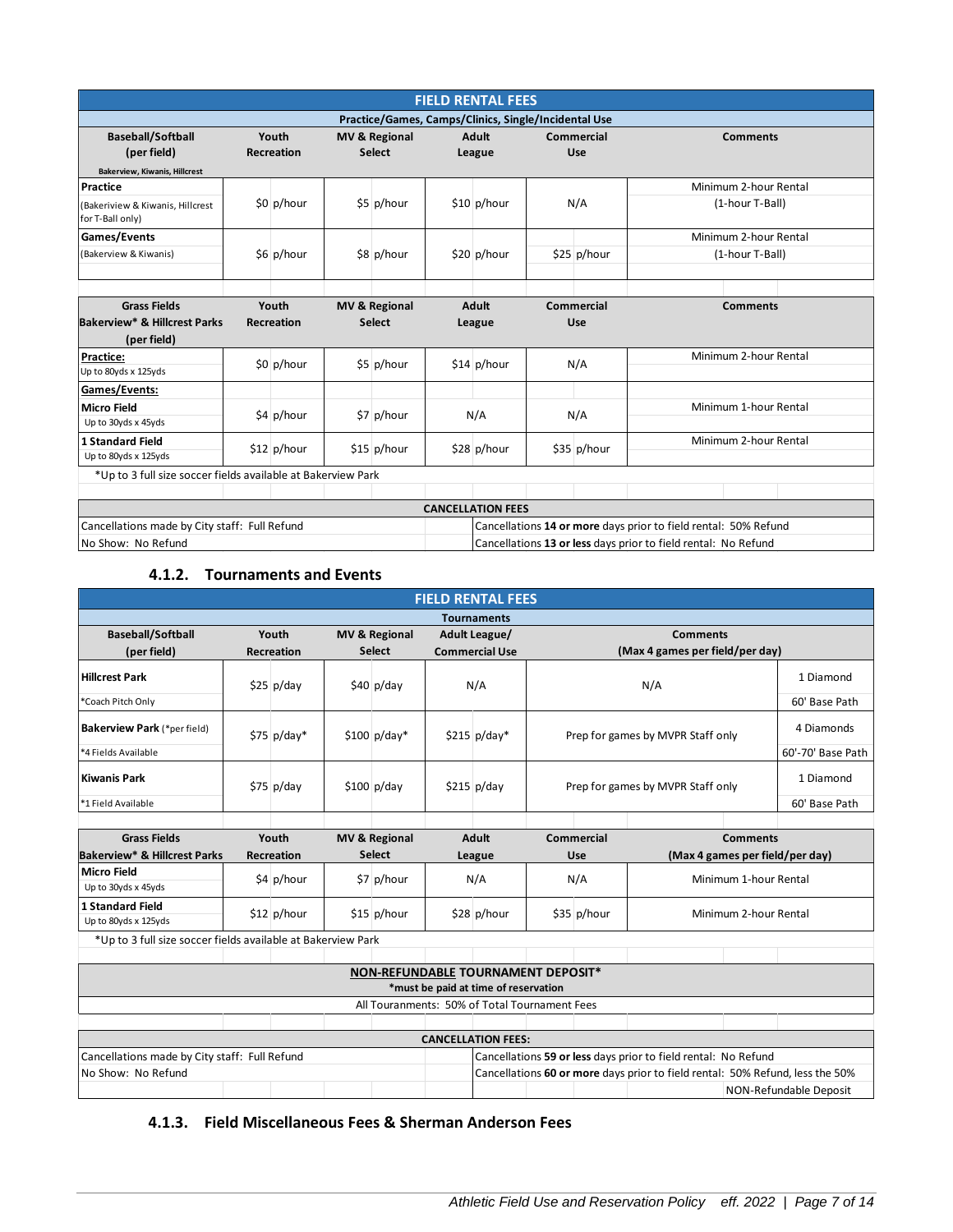| <b>FIELD RENTAL FEES</b>              |                                                            |                       |                                             |                                                                                                                        |  |             |                                                          |  |           |  |  |  |
|---------------------------------------|------------------------------------------------------------|-----------------------|---------------------------------------------|------------------------------------------------------------------------------------------------------------------------|--|-------------|----------------------------------------------------------|--|-----------|--|--|--|
| <b>Miscellaneous &amp; Extras</b>     |                                                            |                       |                                             |                                                                                                                        |  |             |                                                          |  |           |  |  |  |
| <b>Field Lining</b>                   |                                                            |                       |                                             |                                                                                                                        |  |             |                                                          |  |           |  |  |  |
| Lining - Standard                     |                                                            | \$145 p/field         |                                             | Includes: staff time, raking, infield chalk, outfield paint                                                            |  |             |                                                          |  |           |  |  |  |
| Relining - Standard                   |                                                            | \$60 p/field          |                                             | Includes: staff time, minimal raking and chalk                                                                         |  |             |                                                          |  |           |  |  |  |
| <b>Staffing</b>                       |                                                            |                       |                                             |                                                                                                                        |  |             |                                                          |  |           |  |  |  |
| <b>Extra Staff Assistance</b>         |                                                            | \$35 staff/hour       |                                             | Field prep will be completed by city staff only, additional staff may be needed for larger event and/or<br>tournaments |  |             |                                                          |  |           |  |  |  |
| <b>Field Lights</b>                   |                                                            |                       |                                             |                                                                                                                        |  |             |                                                          |  |           |  |  |  |
| Sherman Anderson                      |                                                            | \$30 p/hour           |                                             | Minimum 2 hours, \$15 each additional hour                                                                             |  |             |                                                          |  |           |  |  |  |
| <b>Batting Cage</b>                   |                                                            |                       |                                             |                                                                                                                        |  |             |                                                          |  |           |  |  |  |
| Field Rental Add-On                   |                                                            | $$25$ p/hour          |                                             | Batting cage will be available ONLY during designated field rental times                                               |  |             |                                                          |  |           |  |  |  |
| <b>Stand Alone Rental</b>             |                                                            | \$45 p/hour           |                                             | Facility Monitor will be onsite during rental times                                                                    |  |             |                                                          |  |           |  |  |  |
| <b>Concession Stands</b>              |                                                            |                       |                                             |                                                                                                                        |  |             |                                                          |  |           |  |  |  |
| <b>Stand Alone</b>                    |                                                            | $$50$ p/day           |                                             | Available at Bakerview and Sherman Anderson                                                                            |  |             |                                                          |  |           |  |  |  |
| <b>Tournament Use</b>                 |                                                            | \$50 p/tournament     | Available at Bakerview and Sherman Anderson |                                                                                                                        |  |             |                                                          |  |           |  |  |  |
| <b>SHERMAN ANDERSON RENTAL FEES</b>   |                                                            |                       |                                             |                                                                                                                        |  |             |                                                          |  |           |  |  |  |
| 90' Base Path Baseball Facility       |                                                            |                       |                                             |                                                                                                                        |  |             |                                                          |  |           |  |  |  |
|                                       | <b>Adult</b><br>Commercial<br><b>Comments</b><br>Use/Event |                       |                                             |                                                                                                                        |  |             |                                                          |  |           |  |  |  |
| Games                                 |                                                            | League<br>\$35 p/hour |                                             | League<br>\$45 p/hour                                                                                                  |  | \$55 p/hour | (Max 4 games per field/per day)<br>Minimum 2-hour Rental |  |           |  |  |  |
|                                       |                                                            |                       |                                             |                                                                                                                        |  |             |                                                          |  | No Lights |  |  |  |
| <b>Tournament</b><br>*Lights Included |                                                            | $$200$ p/day          |                                             | $$300$ p/day<br>\$300 p/day<br>Prep for games by MVPR Staff only                                                       |  |             |                                                          |  |           |  |  |  |

# **4.2. Payments**

- Single/Incidental Use; Camps and Clinics
	- A. Payment in full is due at time of reservation confirmation, a minimum of 1 week prior to the requested rental dates.
- **Leagues** 
	- A. 50% of field rental fees are due when final field allocation is approved
	- B. Balance of field rental fees due at the end of the season. Final payment will be due within 30-days of billing. Any credits will be applied to the final invoice.
	- C. **Payments not received by payment due date may affect future field use requests.**
- Tournaments and Events
	- A. 50% Tournament deposit must be paid at time of reservation. Dates will not be held without deposit payment.
	- B. Balance due must be paid in full upon completion of the tournament.
- **IMPORTANT: Late payments will affect future field use requests and may result in cancellation of the current Field Use Permit.**

#### **4.3. Cancellation and Refund Policy**

- If City staff cancels or declares a safety closure or weather related "rain-out", the Organization will either be refunded or not charged for that specific date, whichever shall apply.
- SINGLE/INCIDENTAL USE; CAMPS AND CLINICS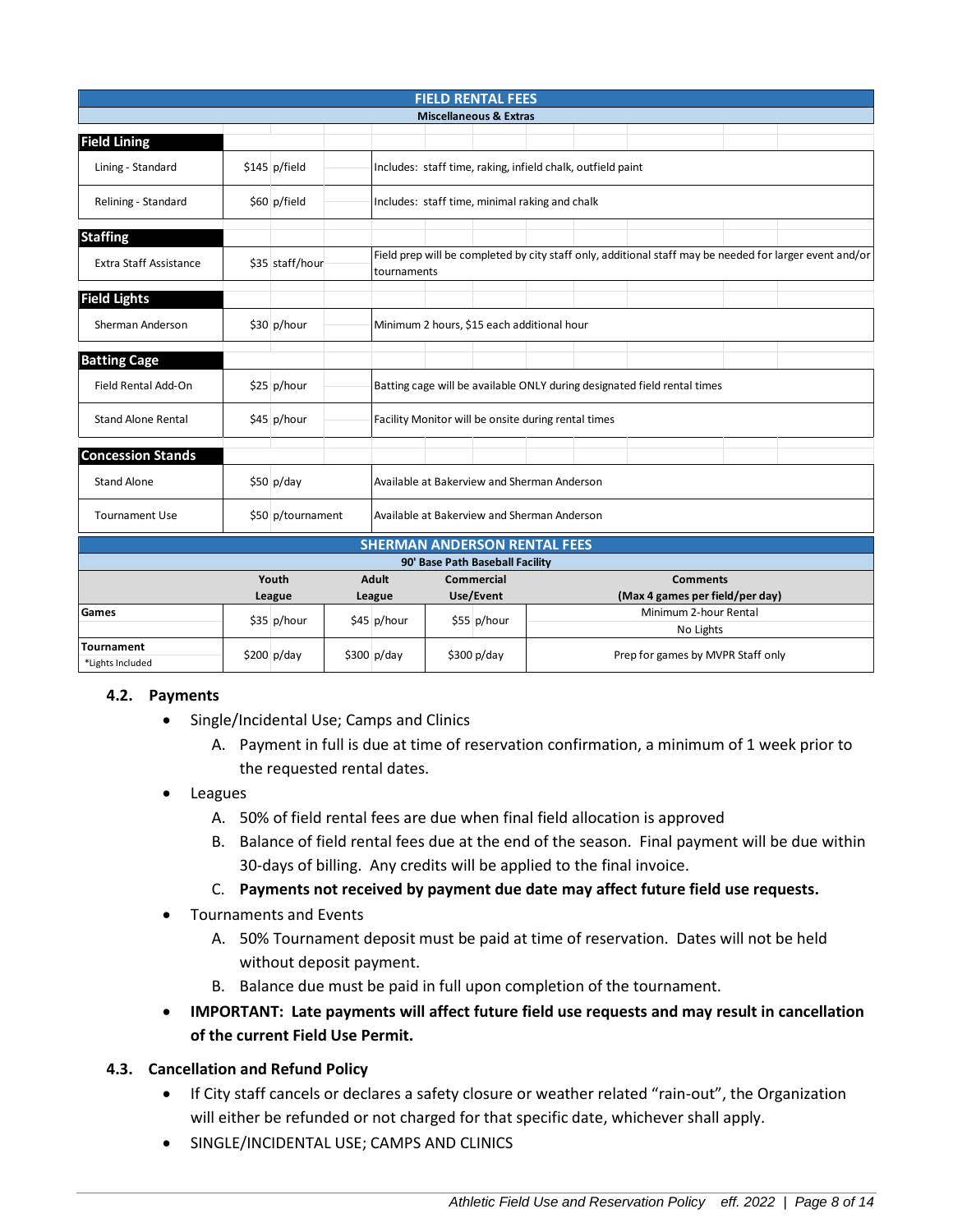- A. Cancellations received **14-days or more** prior to reservation date: 50% refund for field rental fees; 100% refund for all miscellaneous fees (portable restrooms, field lining…)
- B. Cancellations received **13-days or less** prior to reservation date: NO refund for field rental fees; NO refund for any unrecoverable miscellaneous fees. Miscellaneous fees that are recoverable will be refunded to the Organization.
- C. No Shows: Organization will forfeit all field rental and miscellaneous fees. No refunds will be provided.
- LEAGUE FIELD USE FOR A SEASON
	- A. If a coach or umpire determines a field is unplayable after being determined playable by Parks Department staff, Authorized Agent must advise the Sr. Admin Assistant in writing (email is acceptable), within 24-hours in order to receive credit or to arrange for rescheduling.
	- B. If the Organization determines a reserved date/time is no longer needed and can be released from their Field Use Permit, the Authorized Agent must notify the Parks Supervisor a minimum of 24 hours prior to reservation date(s). Continued non-use of permitted reservations may result in revocation of the Field Use Permit.
	- C. Requested changes to an Organization's Field Use Permit must be made in writing to the Sr. Admin Assistant. Changes are **NOT** considered official until *written* confirmation from Parks Supervisor is issued.
- TOURNAMENTS AND EVENTS
	- A. Organizations will forfeit tournament fee for cancellations received 59-days or less prior to reservation date.
	- B. Organizations will forfeit 50% of tournament fee for cancellations received 60 days or more prior to reservation date.
	- C. All tournament and event deposits are NON-Refundable.

# **5. GENERAL FIELD AND FACILITY USE POLICIES**

# **5.1. Sudden Cardiac Arrest, Zackery Lystedt Law and Gender Equity Act**

In 2009, the Washington State Legislature passed the Zackery Lystedt Law (Youth Sports Concussion and Head Injury law), RCW 4.24.660 and RCW 28A.600.195. In 2015 the law was modified to include Sudden Cardiac Arrest, RCW 28A.600.195. Also in 2009, the Washington State Legislature passed the Gender Equality Bill for Community Athletics programs, RCW 49.60.505. The City of Mount Vernon Parks and Enrichment Services Department has a vested interest in ensuring not only that City programs operate within these laws, but also that athletic organizations using City facilities are operating within the same laws in their organizational practices. Annually, all Organizations must agree to meet the City's requirements as outlined below. Copies of the Zackery Lystedt Law and Gender Equity Act are available on the City's website at [www.mountvernonwa.gov](http://www.mountvernonwa.gov/) for organizations utilizing City facilities.

- Zackery Lystedt Law, RCW 4.24.660 and 28A.600.195 All youth programs that use publicly owned facilities must be in compliance with policies for the management of concussions, head injuries, and sudden cardiac arrest in youth sports. Each youth sports group must comply with the following requirements:
	- A. All coaches, athletes, and their parents/legal guardians must comply with mandated notification and education for the management of concussions, head injuries, and sudden cardiac arrest. All coaches (paid or volunteer) are required to be educated in the nature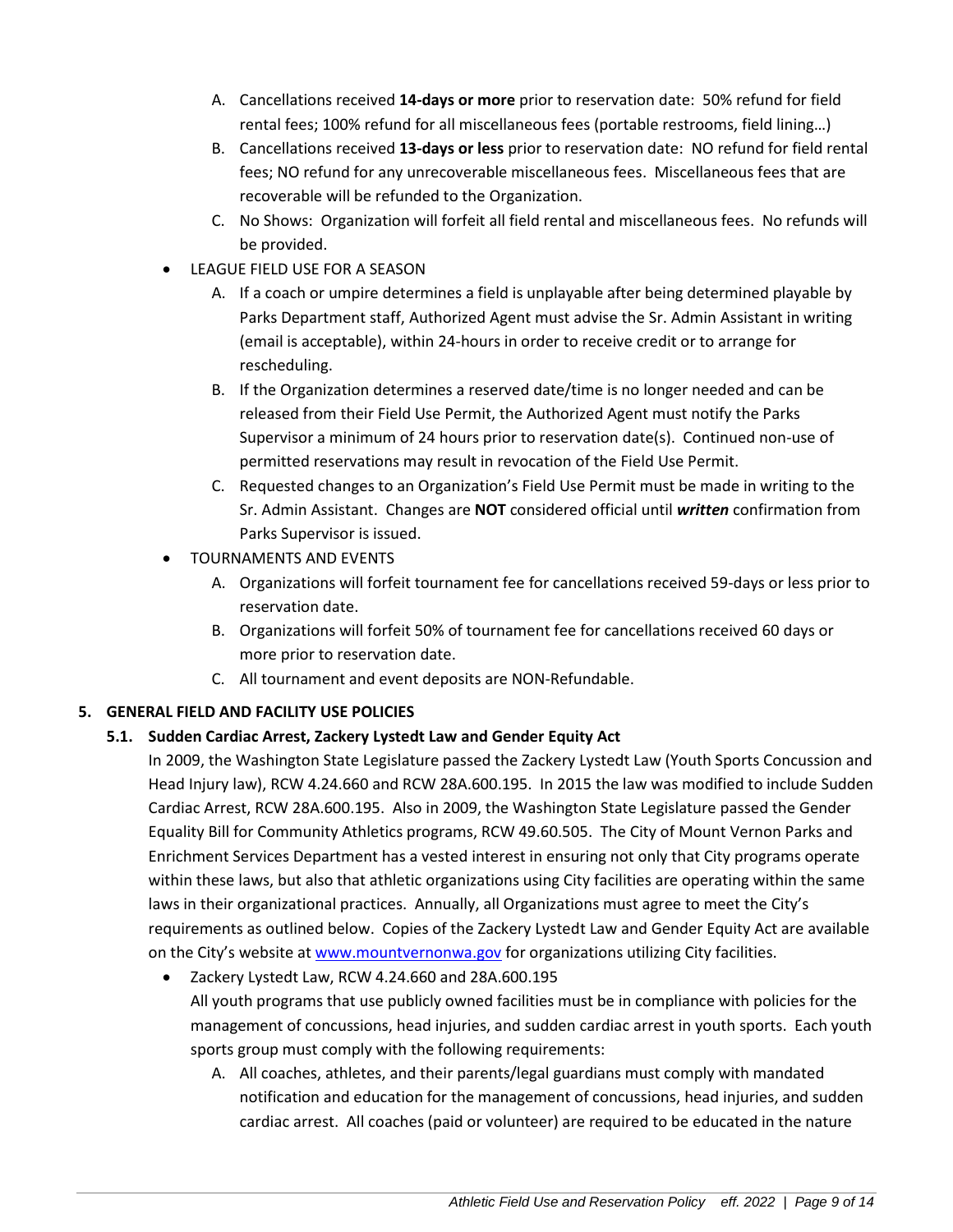and risk of concussions, head injuries, and sudden cardiac arrest prior to the first practice/competition.

- B. Athletes and their parents/legal guardians within organizations are required to annually be informed about the nature and risk of concussions, head injuries, and sudden cardiac arrest.
- C. Leagues, coaches, and parents/legal guardians are responsible to immediately remove any injured athlete from play until written clearance has been received by the league from a licensed health care provider trained in the evaluation and management of concussion/head injury.

# • Gender Equity Act, RCW 49.60.500-505

No city, town, county, or district may discriminate against any person on the basis of sex in the operation, conduct, or administration of community athletics programs for youth or adults. A third party receiving a lease or permit from a city, town, county, district, or a school district for a community athletics program also may not discriminate against any person on the basis of sex in the operation, conduct, or administration of community athletics programs for youth or adults. Organizations are required to comply with the City's Gender Equality Policy in the conduct and administration of community athletics programs for youth or adults.

# **5.2. Title IV, Civil Rights Act/Non-Discrimination**

It is the City of Mount Vernon's policy to ensure full compliance with Title IV of the Civil Rights Act of 1964 by prohibiting discrimination. No person shall be denied or subjected to discrimination in receipt of the benefit of any services or activities made possible or resulting from this policy on the grounds of sex, race, color, creed, national origin, age (except minimum application age) and retirement provisions, marital status, or the presence of any sensory, mental, or physical handicap. Any person who believes their Title IV protection has been violated may file a complaint with the City of Mount Vernon.

#### **5.3. Damages**

The Organization agrees to reimburse the City for all costs incurred by damages including, but not limited to, the facility, furnishings, fixtures, field turf, additional cleaning required outside of the normal scope for said facility which occurred in connection with the permitted activity and caused by Organization, sponsoring organizations and/or attendees. Reimbursement for such expenses may be deducted from the Organization's security deposit, if applicable.

#### **5.4. Equipment Storage**

With prior written approval from the Sr. Admin Assistant, Organizations may bring storage units/sheds/containers or equipment onto City property for the duration of their field rentals. The Organization is responsible for all delivery, removal, and rental fees associated with rented units/sheds/containers. Organizations shall not keep in the storage space any explosive, hazardous or illegal substances, or any animal or pet. The storage space may not be sublet. The City is not liable for any loss or damage to Organization's property.

#### **5.5. Facility Keys**

Keys to City of Mount Vernon owned facilities will not be issued to any users.

#### **5.6. Field Lining – Grass Fields**

Access to fields/facilities to line fields must be scheduled in advance with the Parks and Enrichment Services Department. The following conditions have been agreed upon by current field user groups for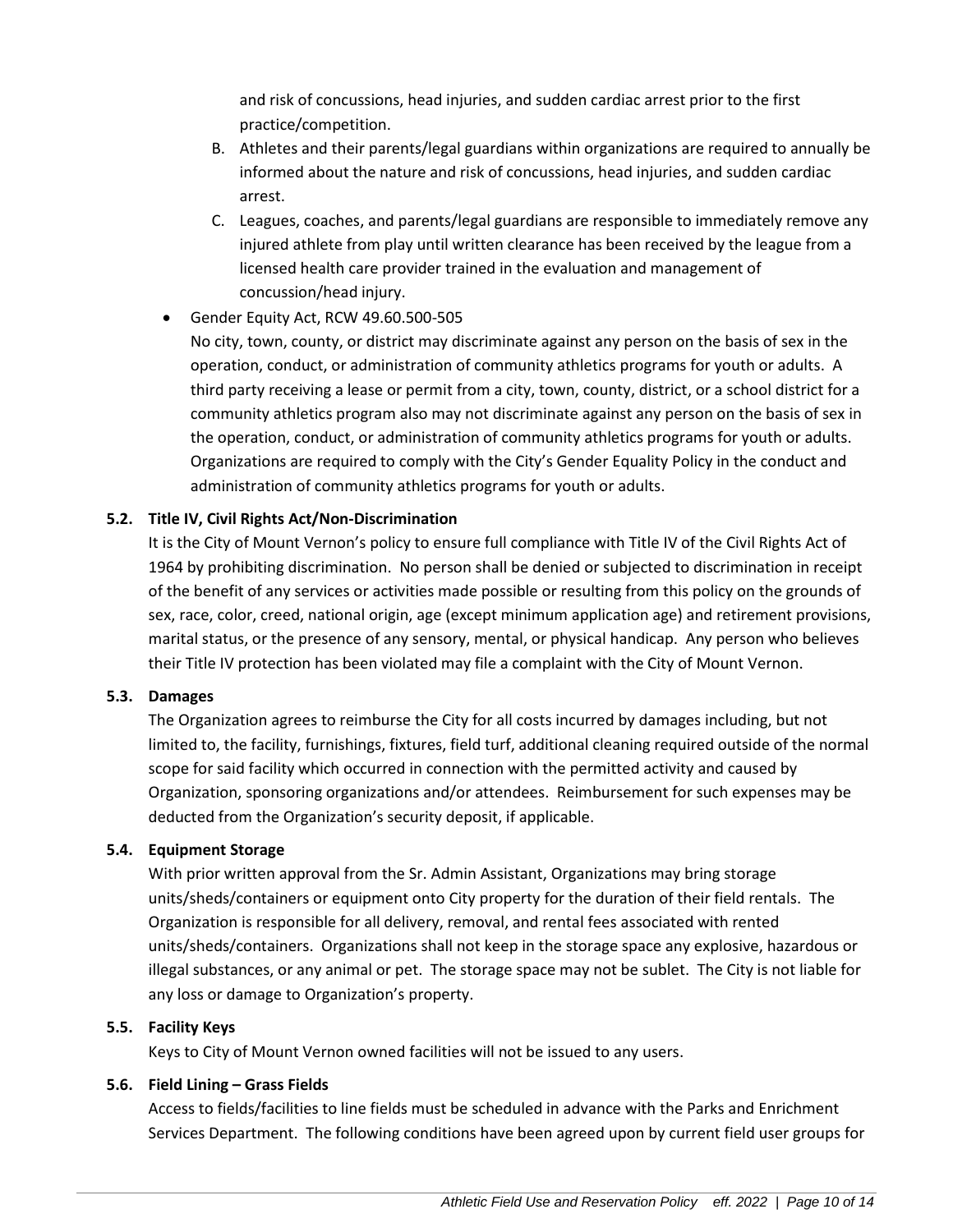the lining of grass fields and shall be enforced unless an alternative has been specifically approved in writing by the Parks Supervisor or designee:

- A. Fields must be lined with approved athletic marking paint only
- B. Paint shall not be dispensed into the storm drain
- C. Lining must not "overline" other prepared lines without prior approval from the Parks and Enrichment Services Department

# **5.7. Field Prep – Baseball/Softball**

City staff will do initial field maintenance in preparation for the beginning of the season including establishing all painted foul lines. Organizations are responsible for maintaining all painted or chalked lines once the season begins. Organizations are responsible for raking infields after each use. City staff will complete full field preparations for the start of all tournaments and will provide partial field prep between tournament games.

#### **5.8. Garbage**

The City provides garbage receptacles and/or dumpster(s) at most athletic field locations. All Organizations are responsible for cleaning up debris and trash on all fields and common areas following field use. Organizations must pack-out their trash from locations where City provided garbage receptacles are not available or not large enough to accommodate their use. In the event City staff must clean up or remove trash left behind by the Organization or their affiliated field users, the Organization will be billed for staff labor. The City may require Organizations to bring in additional receptacles/dumpsters if the size or scope of the Organization's activity requires such.

#### **5.9. Hours of Use**

# **Bakerview Soccer**: Open April-Mid November, Closed Mid November-March

Field may be accessed between the hours of 8am and 10pm. All game play must end at 10pm whether a game has finished all innings or not.

Teams and players may not be on the field at any time during field preparations or maintenance.

# **Bakerview Little League**: Open March-Mid November, Closed Mid November-February

Field may be accessed between the hours of 8am and 10pm. All game play must end at 10pm whether a game has finished all innings or not.

Teams and players may not be on the field at any time during field preparations or maintenance.

# **Sherman Anderson**: Open Mid February-October, Closed November-Mid February

Field may be accessed at 8:00am for warm ups only, games may not begin at 8:00am.

Games may only be played between the hours of 9am and 10pm. Games may not begin before 9am and must be completed prior to 10pm. All game play must end at 10pm whether a game has finished all innings or not. 7 inning games should not start after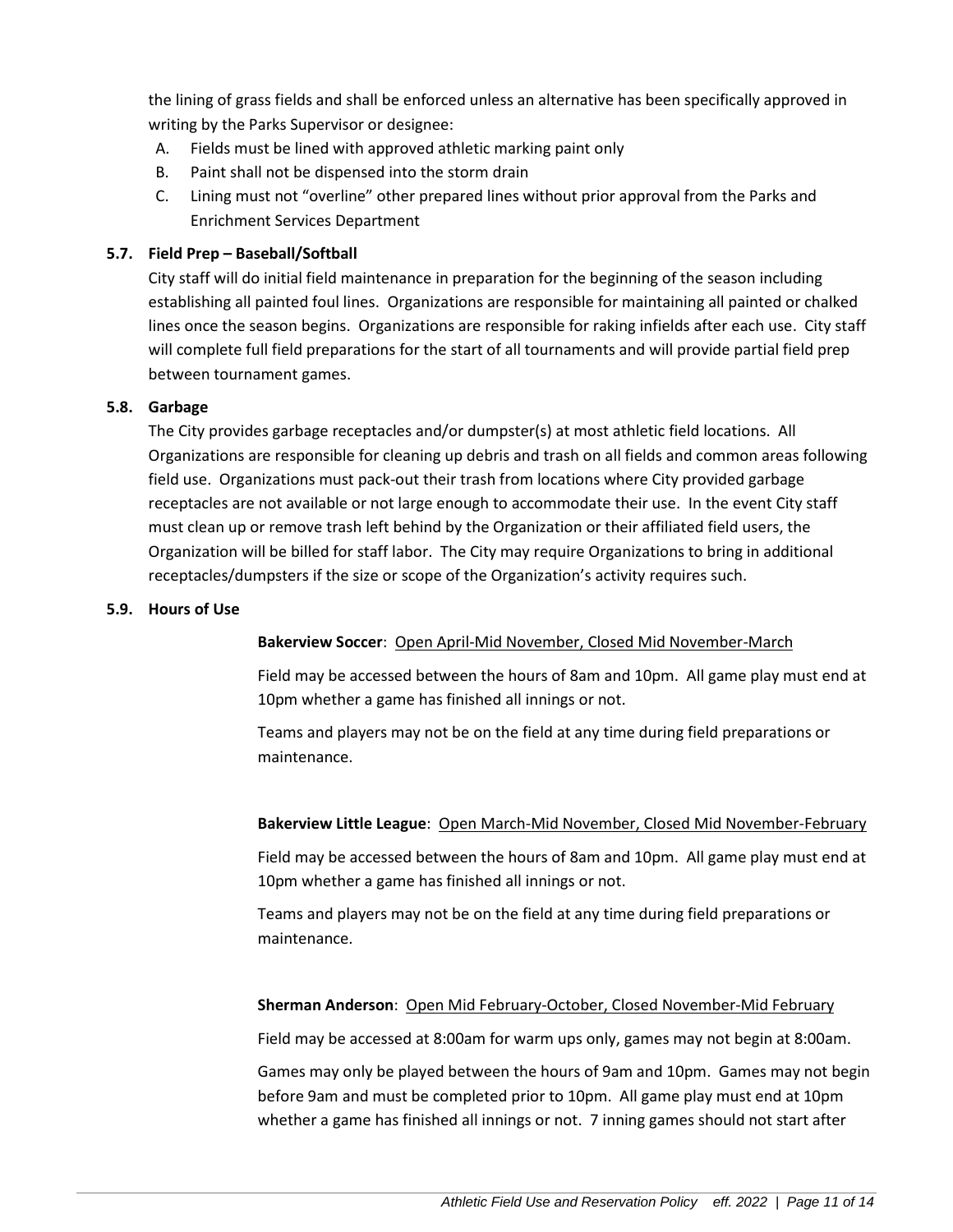8pm. 9 inning games should not start after 6pm. All game start times must be scheduled a minimum of 3 hours apart, allowing for a maximum of 4 games per day.

Teams and players may not be on the field at any time during field preparations or maintenance.

## **5.10. Pets and Leashed Animals**

Animals must always be leashed at City parks and athletic fields. Owners are responsible for picking up after their animals while on/in parks, parkways, trails, or other public areas. "No Pets Allowed" may be posted during larger tournament play.

## **5.11. Rainouts and Inclement Weather**

City of Mount Vernon staff will have final say on field playability and safety during inclement weather conditions. After business hours and during games the Officials; Referees and Umpires, will have final say on field playability and safety. Once a field is officially closed, it cannot be used until reopened by the City. Closures may also result from poor playing conditions or a concern for potential damage leading to hazardous safety concerns or excessive repairs. Damage caused by excessive or improper use, or due to disregard, may result in field closures until repairs are complete. The Organization will be financially responsible for the cost of related repairs to return the field to playable condition.

In the event of a rainout determined by the City Organization will be notified by phone and/or email by City staff. Rainout information will also be provided via the City website. Organizations will not be charged if the City closes the field due to weather. If an Official closes the field due to weather, it is the responsibility of the Organization to notify the City within 24 hours in order to avoid charges.

#### **5.12. Subleasing Fields**

Subleasing fields is prohibited. Organizations may not assign their scheduled time to other field users. Any such action will result in the loss of field use and/or allocation privileges.

# **5.13. Turf Management/Facility Care**

In-season field closures may occur if staff determines fields have deteriorated due to wear & tear or in cases of inclement weather such as rain, frost, or snow.

It is the responsibility of all field users to protect the turf from excessive wear & tear. Organizations should rotate locations of training and equipment including, but not limited to: ladders, cones, pitching practice, etc. Additionally, field users shall not use fences, bleachers, or other amenities as targets for practice or warm-ups.

Fields cannot be modified, improved, dug into, repaired, wrongly use or modified in any way without prior written permission from the City's Parks and Enrichment Services Department. The cost of repairs to correct damage caused by an Organization or their affiliated field users will be the responsibility of the Organization. It is the responsibility of the Organization to educate staff, volunteers, umpires, coaches, parents, and visitors about monitoring players and their actions while using City facilities.

# **6. RULES OF CONDUCT**

# **6.1. Alcohol Consumption, Marijuana/Cannabis Use, Public Intoxication**

Washington State law prohibits the consumption or use of alcohol or marijuana products in any form in public places, which includes all City of Mount Vernon park facilities and parking lots. It also prohibits the opening of packages containing alcohol or marijuana products in any form. Please refer to RCW 66.44.100 and 69.50.445 for detail. A person who violates these sections is guilty of a class 3 civil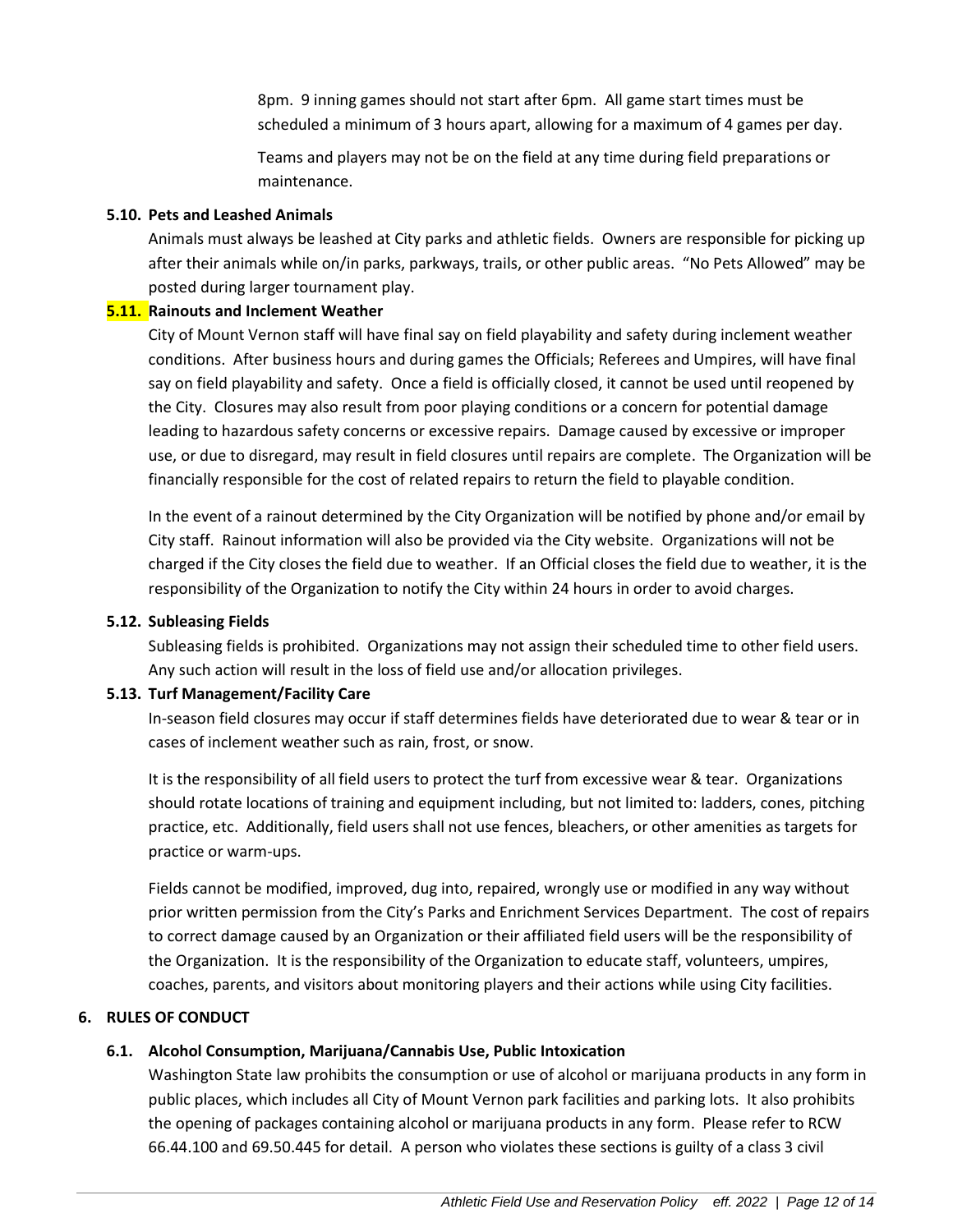infraction under chapter 7.80 of the RCW. It is the Organization's responsibility to make sure that no alcohol or marijuana products are present during their time of use. Those who are witnessed consuming alcohol or marijuana products, or who appear to be intoxicated will be asked to leave the premises. The Mount Vernon Police Department may also be notified. If alcohol or marijuana issues persist with the same user group, consequences may include the loss of current field reservations and future allocation privileges.

## **6.2. Tobacco Use, Smoking, E-Cigarettes and Vaping**

Per Mount Vernon Municipal Code, the use of all tobacco products, including chewing tobacco, smoking, and e-cigarettes/vaping, is prohibited in all public parks as well as on the sidewalks and rightsof-ways abutting such parks. It is unlawful to use any form of tobacco, nicotine, or electronic smoking devices, including but not limited to vaporizers and e-cigarettes within 25 feet of any indoor recreation facility.

#### **6.3. Cooperation with City Staff and Other Field Users**

All teams must engage appropriately with staff and with one another, and not interfere with the use of fields by other user groups. Refusal to comply with City staff instructions may result in a directive to vacate the field. These actions will be documented and may result in disciplinary action to the Organization and/or Authorized Agent. Police enforcement will be called upon should any individuals or groups engage in verbal or physical violence.

#### **6.4. Good Neighbor Policy**

Please arrive quietly and depart in the same manner to avoid disrupting neighboring residents, especially after late games. Balls and/or any equipment thrown, batted, kicked, or otherwise propelled that land on private property are not to be retrieved without permission of the property owner. Do not climb walls, fences, or enter gates to gain access onto private property.

#### **6.5. Inappropriate Behavior**

Any type of indecent exposure including public urination or any other inappropriate exposure will not be tolerated. Vulgarity of any kind including, but not limited to, foul or offensive language shall not be used at any time during field use. The Mount Vernon Police Department will be contacted immediately should individuals become unruly and further enforcement is needed.

#### **6.6. Police Enforcement**

If an Organization refuses to comply with City field use policies or to follow the directive of a City staff member, the Mount Vernon Police Department will be notified for assistance. In cases of emergency or any matter requiring police response, field users should call 911.

#### **7. SPECIAL EVENT PERMITS – TOURNAMENTS/EVENTS**

- **7.1.** A Special Event Permit is required for events/tournaments that are pre-planned, sponsored by a group or individual for the purpose of entertainment, competition, demonstration, celebration or other similar activity.
- **7.2.** The City's Special Event Permit application should be submitted to the City of Mount Vernon if one or more of the following applies to your tournament/event:
	- Held on City owned property (street, park, trail, etc.) and may interfere with normal vehicular or pedestrian traffic and/or requires the use of City services
	- Involves selling or promoting of food/goods or services
	- Requires use of city utilities (electricity/water)